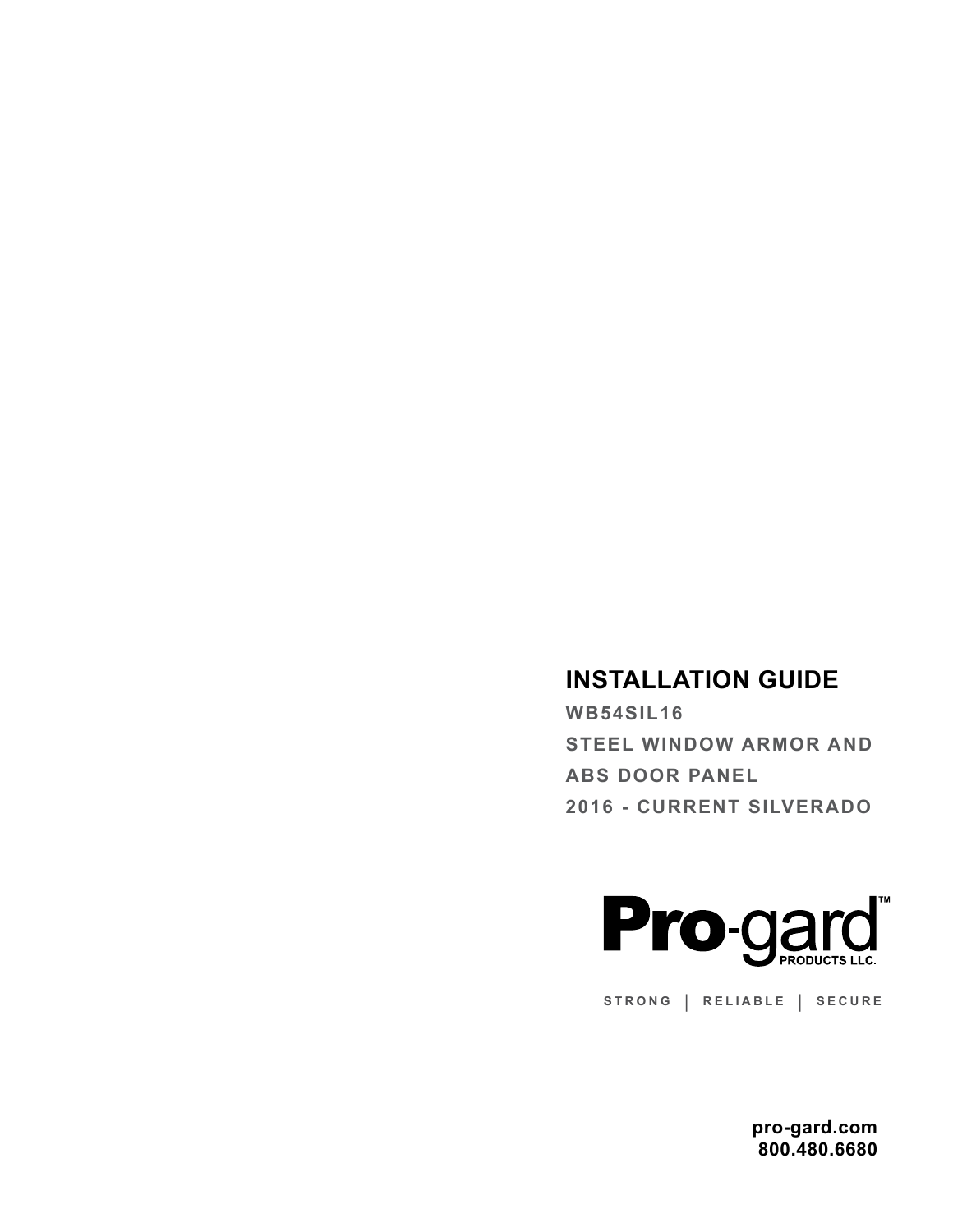# THESE COMPONENTS ARE REQUIRED <u>TO INSTALL THE PRO-GARD STEEL WINDOW ARMOR</u>









ABS DOOR PANELS B B

HARDWARE KIT

OEM DOOR PANEL

# **I. Refer to the diagram on the last page to verify all parts were received.**

# **II. The following tools will be required to complete the installation.**

- 1. Drill with standard  $#2$  Philips driver
- 2. Drill bit 3/32" diameter

#### III. Read all instructions carefully before starting the assembly process.  $\mathbf{u}_\mathbf{S}$  carefully before starting the assem

**NOTE:** Locate all wiring before drilling holes or installing any fasteners.

# **IV. OEM Door Panel Removal**

A. Remove the OEM door panel from the door frame. (See Fig. 1)

 *Note: Remove the window seal from door panel, this will be used before the window armor is installed.*

- B. Now remove the door speaker from the vehicle.
- C. Next Push the large rubber grommet into the door shell, along with the wires. Also push in the door latch cable and lower the door lock rod out of the way. Fig. 1 PASSENGER-SIDE SHOWN
- D. Remove the power window switch from the door panel and reconnect it to the vehicle wiring harness.
- E. Secure the door latch cable to the door frame so it will not rattle.
- F. Make sure the power window switch is connected to the harness, protect it from moisture and secure the harness inside the door frame away from the window travel.

 *Note: The window switch must be reinstalled. If window switch is not reinstalled the vehicle will register that the door is ajar. Furthermore. the driver will not have the ability to roll the window up or down.*

**pro-gard.com 800.480.6680 2**

.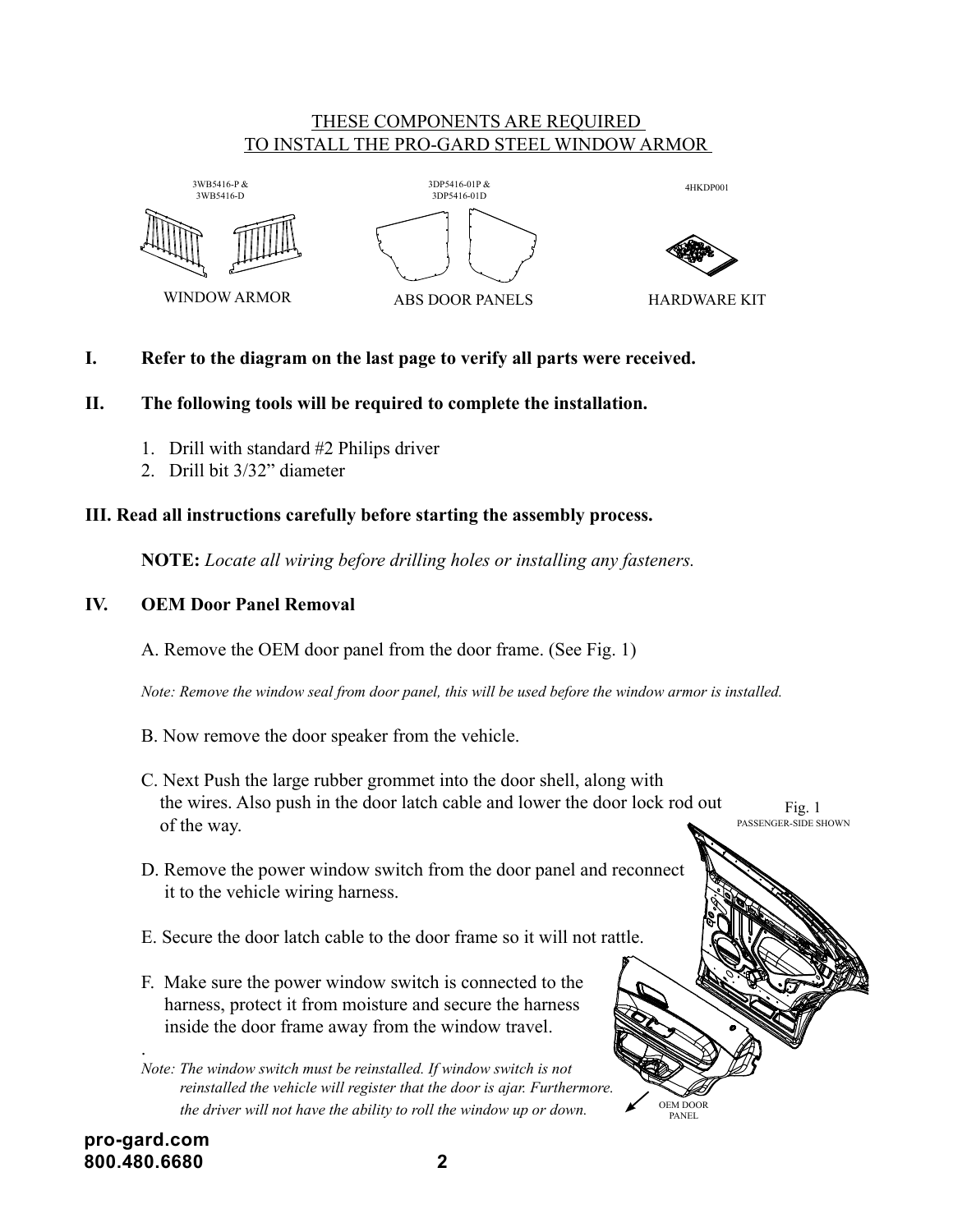# **V. ABS Door Panel Installation**

- A. Place the window seal back onto the door frame as though the door panel was there.
- B. Next, place the ABS Door Panel against the door and align. Once the panel fits flush around the door latch (see Fig. 2), install one (3X72) screw in to both sides of the door. Ensure that the side of the ABS Door panel closest to the door hinges is flush with the door.
- C. Attach the remainder of the door panel, from top to bottom with the supplied screws  $(3X72)$ , Type A-self tapping, sometimes it is necessary to drill a 3/32" pilot. (See Fig. 3)

# **VI. Window Armor Installation**

- A. Raise the Window Armor above the ABS door panel. Then lower the Window Armor so that the ABS door panel slides into the Window Armor's lower bracket. Ensure that the retaining flanges on lower bracket fit onto the window seal correctly. Continue to force down until it locks into place.
- B. Center the outside of the metal mounting frame on the door from side to side. While appling pressure down on the Window Armor, mark two horizontal lines on the factory trim that surrounds the window frame. (See Fig. 5)
- C. Next, remove the Window Armor by pulling on the inner tab from the lower bracket and lift. Remove the window trim and cut off the upper section of the factory trim. Now reinstall the trim and Window Armor.
- D. Align the upper bracket of the Window Armor to the upper door frame, before securing.
- E. Install six screws in the upper bracket of the Window Armor. Using the  $(3X72)$  #8 x 5/8 self tapping screws. Followed by the remaining two lower screw locations in the lower bracket of the Window Armor. (See Fig. 4)
- F. Lastly, ensure that the window trim is flush to the bottom of the upper Window Armor bracket and install a single screw at the top of each side. (See Fig. 5)

# **VII. Installation Complete**

**pro-gard.com 800.480.6680 3**



Fig. 2

PASSENGER-SIDE SHOWN

Fig. 4 DRIVER-SIDE SHOWN